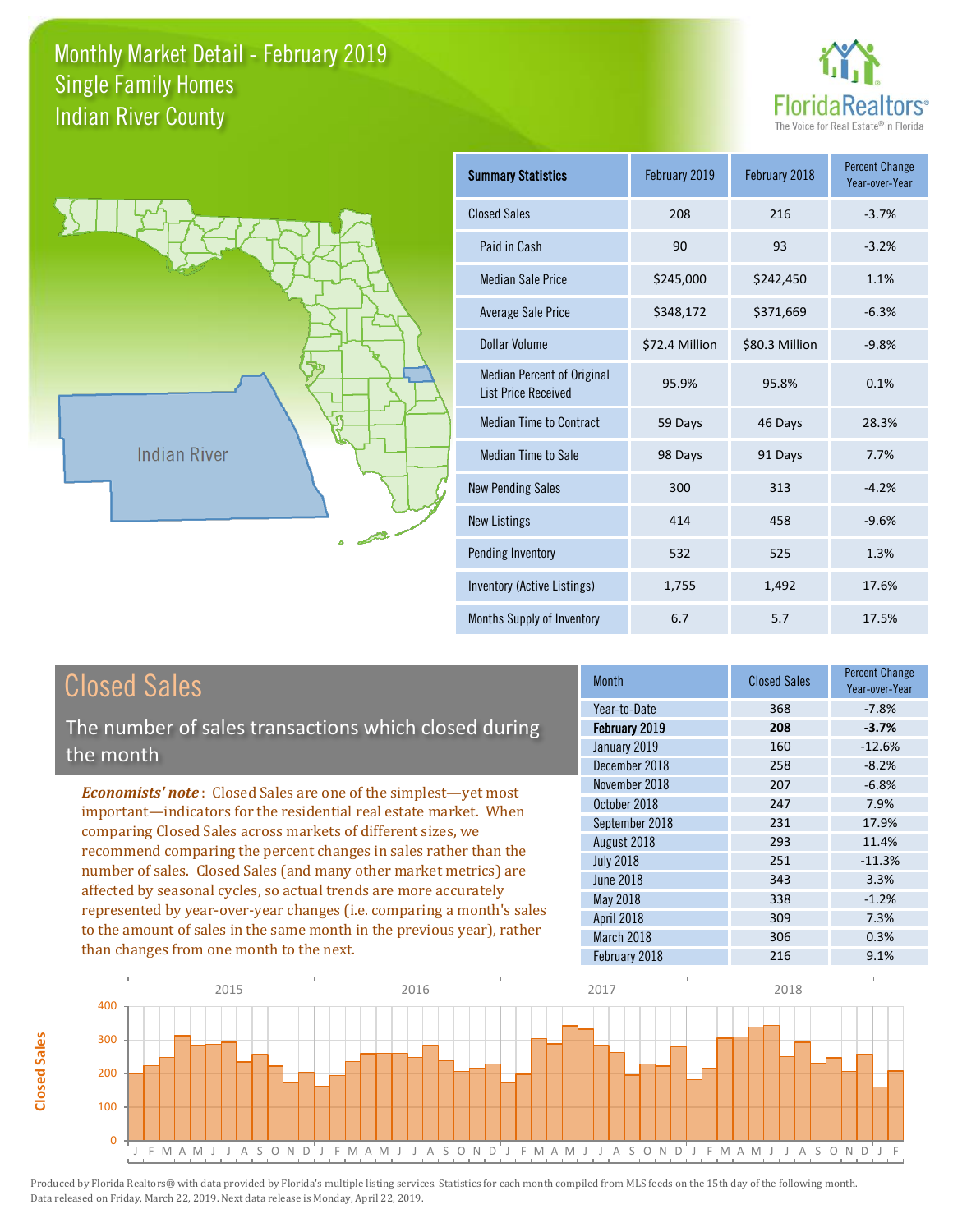this statistic should be interpreted with care.



131 -1.5%

| Cash Sales                                                                     | <b>Month</b>     | <b>Cash Sales</b> | <b>Percent Change</b><br>Year-over-Year |
|--------------------------------------------------------------------------------|------------------|-------------------|-----------------------------------------|
|                                                                                | Year-to-Date     | 156               | $-6.0\%$                                |
| The number of Closed Sales during the month in which                           | February 2019    | 90                | $-3.2%$                                 |
| buyers exclusively paid in cash                                                | January 2019     | 66                | $-9.6%$                                 |
|                                                                                | December 2018    | 95                | $-13.6%$                                |
|                                                                                | November 2018    | 83                | $-6.7%$                                 |
|                                                                                | October 2018     | 93                | $0.0\%$                                 |
| <b>Economists' note:</b> Cash Sales can be a useful indicator of the extent to | September 2018   | 63                | $-4.5%$                                 |
| which investors are participating in the market. Why? Investors are            | August 2018      | 109               | 23.9%                                   |
| far more likely to have the funds to purchase a home available up front,       | <b>July 2018</b> | 97                | $-6.7%$                                 |
| whereas the typical homebuyer requires a mortgage or some other                | June 2018        | 137               | 6.2%                                    |
| form of financing. There are, of course, many possible exceptions, so          | May 2018         | 124               | $-7.5%$                                 |



# Cash Sales as a Percentage of Closed Sales

The percentage of Closed Sales during the month which were Cash Sales

*Economists' note* : This statistic is simply another way of viewing Cash Sales. The remaining percentages of Closed Sales (i.e. those not paid fully in cash) each month involved some sort of financing, such as mortgages, owner/seller financing, assumed loans, etc.

| <b>Month</b>     | <b>Percent of Closed</b><br>Sales Paid in Cash | <b>Percent Change</b><br>Year-over-Year |
|------------------|------------------------------------------------|-----------------------------------------|
| Year-to-Date     | 42.4%                                          | 1.9%                                    |
| February 2019    | 43.3%                                          | 0.5%                                    |
| January 2019     | 41.3%                                          | 3.5%                                    |
| December 2018    | 36.8%                                          | $-5.9%$                                 |
| November 2018    | 40.1%                                          | 0.0%                                    |
| October 2018     | 37.7%                                          | $-7.1%$                                 |
| September 2018   | 27.3%                                          | $-19.0%$                                |
| August 2018      | 37.2%                                          | 11.0%                                   |
| <b>July 2018</b> | 38.6%                                          | 5.2%                                    |
| June 2018        | 39.9%                                          | 2.6%                                    |
| May 2018         | 36.7%                                          | $-6.4%$                                 |
| April 2018       | 42.4%                                          | $-8.2%$                                 |
| March 2018       | 34.3%                                          | $-26.9%$                                |
| February 2018    | 43.1%                                          | $-6.3%$                                 |

February 2018 **93** 2.2%

March 2018 105 -26.6%

April 2018

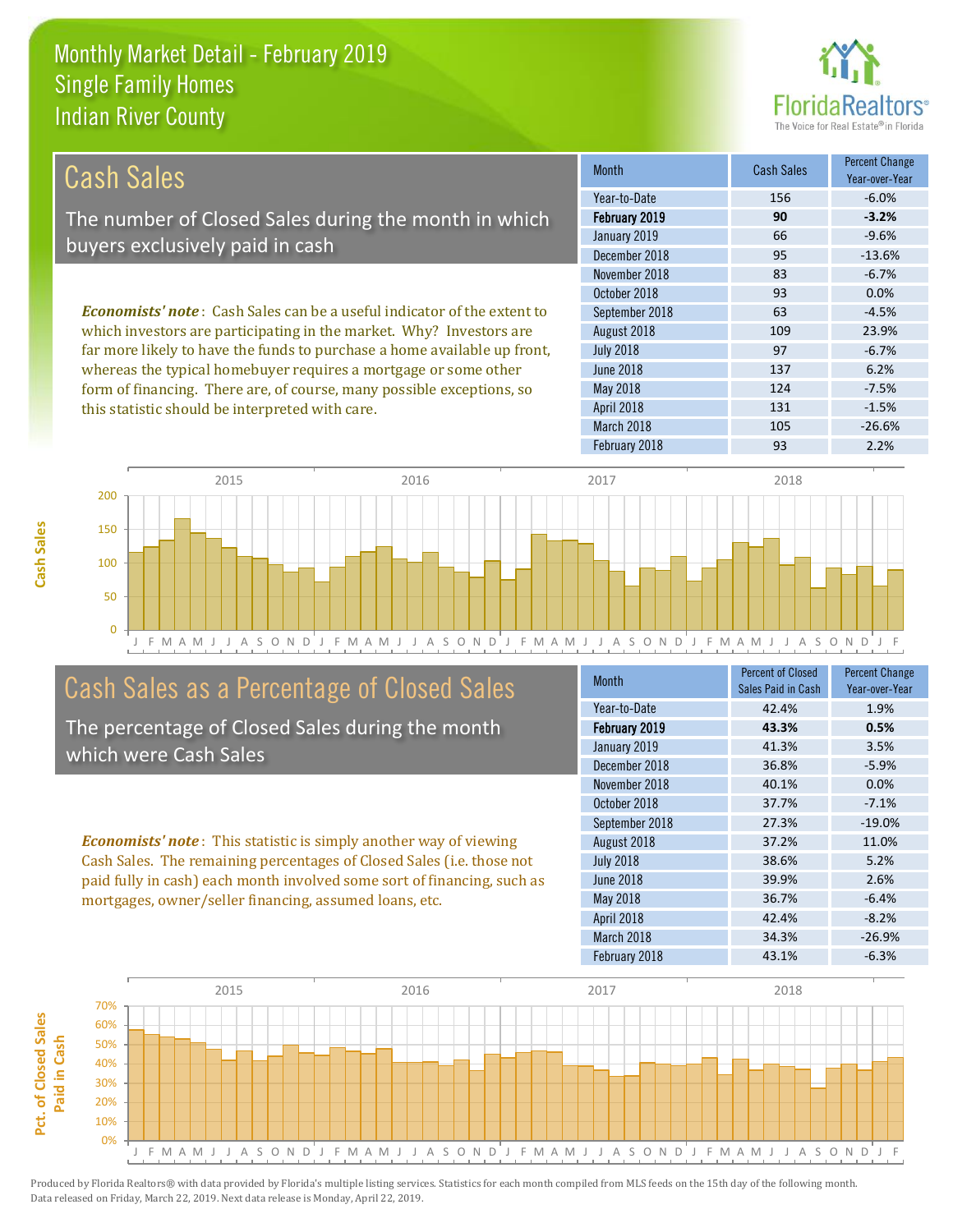

#### Month Median Sale Price Percent Change Year-over-Year February 2019 **\$245,000 1.1%** Year-to-Date \$240,000 0.0% July 2018 **\$230,204** -0.5% January 2019 **\$232,000** \$234,000 December 2018 \$242,505 1.0% September 2018 **\$240,000** 4.4% August 2018 \$245,000 3.8% November 2018 **\$240,000** \$240,000 October 2018 **\$235,150** 6.3% June 2018 **\$249,000** 6.0% May 2018 **3239,768** 2.1% April 2018 **\$235,000** 5.6% March 2018 **\$225,000 0.9%** February 2018 **\$242,450** 12.0% *Economists' note* : Median Sale Price is our preferred summary statistic for price activity because, unlike Average Sale Price, Median Sale Price is not sensitive to high sale prices for small numbers of homes that may not be characteristic of the market area. Keep in mind that median price trends over time are not always solely caused by changes in the general value of local real estate. Median sale price only reflects the values of the homes that *sold* each month, and the mix of the types of homes that sell can change over time. Median Sale Price The median sale price reported for the month (i.e. 50% of sales were above and 50% of sales were below)



## Average Sale Price

The average sale price reported for the month (i.e. total sales in dollars divided by the number of sales)

*Economists' note* : Usually, we prefer Median Sale Price over Average Sale Price as a summary statistic for home prices. However, Average Sale Price does have its uses—particularly when it is analyzed alongside the Median Sale Price. For one, the relative difference between the two statistics can provide some insight into the market for higher-end homes in an area.

| <b>Month</b>     | <b>Average Sale Price</b> | <b>Percent Change</b><br>Year-over-Year |
|------------------|---------------------------|-----------------------------------------|
| Year-to-Date     | \$361,575                 | 4.2%                                    |
| February 2019    | \$348,172                 | $-6.3%$                                 |
| January 2019     | \$378,999                 | 19.1%                                   |
| December 2018    | \$376,117                 | 15.8%                                   |
| November 2018    | \$324,563                 | 18.5%                                   |
| October 2018     | \$310,545                 | $-4.9%$                                 |
| September 2018   | \$304,633                 | $-6.7%$                                 |
| August 2018      | \$318,992                 | $-13.7%$                                |
| <b>July 2018</b> | \$335,530                 | $-15.1%$                                |
| June 2018        | \$356,663                 | 12.9%                                   |
| May 2018         | \$333,745                 | 2.9%                                    |
| April 2018       | \$367,984                 | $-11.9%$                                |
| March 2018       | \$317,196                 | 1.3%                                    |
| February 2018    | \$371,669                 | 30.8%                                   |

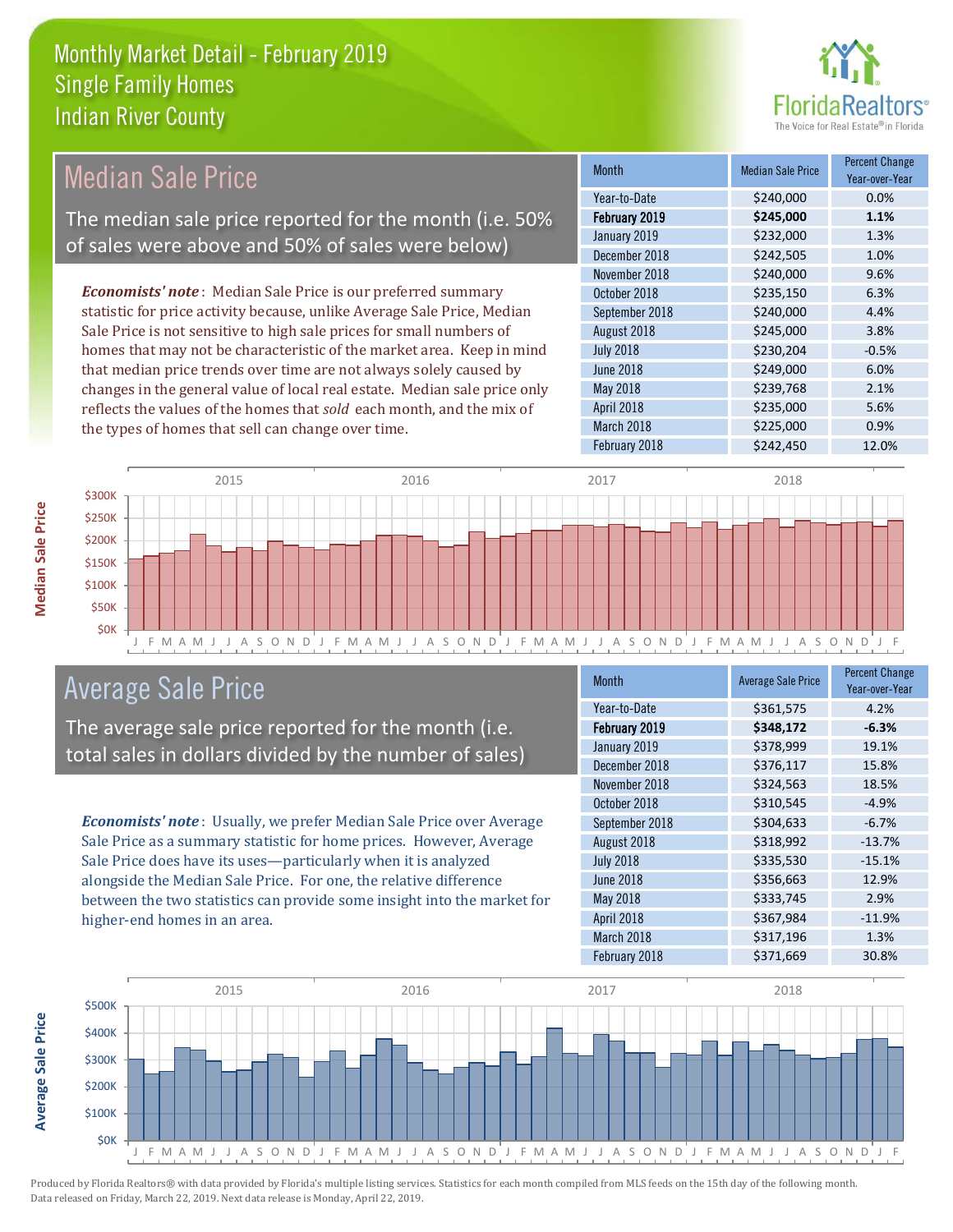

Year-over-Year

-24.7%

\$112.8 Million 1.7%

\$113.7 Million -5.5%

Month **Dollar Volume** Percent Change

February 2019 **\$72.4 Million -9.8%** Year-to-Date \$133.1 Million -3.9%

January 2019 \$60.6 Million 4.2% December 2018 **\$97.0 Million** 6.3%

November 2018 **\$67.2 Million** 10.5% October 2018 **\$76.7 Million** 2.6% September 2018 **\$70.4 Million** 10.0% August 2018 593.5 Million -3.9%

February 2018 **\$80.3 Million** 42.6%

March 2018 **\$97.1 Million 1.6%** 

June 2018 **\$122.3 Million** 16.6%

July 2018 **\$84.2 Million** 

April 2018

May 2018

### Dollar Volume

The sum of the sale prices for all sales which closed during the month

*Economists' note* : Dollar Volume is simply the sum of all sale prices in a given time period, and can quickly be calculated by multiplying Closed Sales by Average Sale Price. It is a strong indicator of the health of the real estate industry in a market, and is of particular interest to real estate professionals, investors, analysts, and government agencies. Potential home sellers and home buyers, on the other hand, will likely be better served by paying attention to trends in the two components of Dollar Volume (i.e. sales and prices) individually.



# Median Percent of Original List Price Received

The median of the sale price (as a percentage of the original list price) across all properties selling during the month

*Economists' note* : The Median Percent of Original List Price Received is useful as an indicator of market recovery, since it typically rises as buyers realize that the market may be moving away from them and they need to match the selling price (or better it) in order to get a contract on the house. This is usually the last measure to indicate a market has shifted from down to up, so it is what we would call a *lagging* indicator.

| <b>Month</b>     | Med. Pct. of Orig.<br><b>List Price Received</b> | <b>Percent Change</b><br>Year-over-Year |
|------------------|--------------------------------------------------|-----------------------------------------|
| Year-to-Date     | 94.9%                                            | $-0.9%$                                 |
| February 2019    | 95.9%                                            | 0.1%                                    |
| January 2019     | 93.2%                                            | $-2.7%$                                 |
| December 2018    | 95.0%                                            | $-1.0%$                                 |
| November 2018    | 95.4%                                            | 0.2%                                    |
| October 2018     | 95.7%                                            | 0.5%                                    |
| September 2018   | 94.7%                                            | $-0.8%$                                 |
| August 2018      | 95.0%                                            | $-1.1%$                                 |
| <b>July 2018</b> | 94.9%                                            | $-1.5%$                                 |
| June 2018        | 95.5%                                            | 0.1%                                    |
| May 2018         | 95.8%                                            | 1.3%                                    |
| April 2018       | 95.5%                                            | 1.1%                                    |
| March 2018       | 95.7%                                            | $-0.2%$                                 |
| February 2018    | 95.8%                                            | 0.2%                                    |

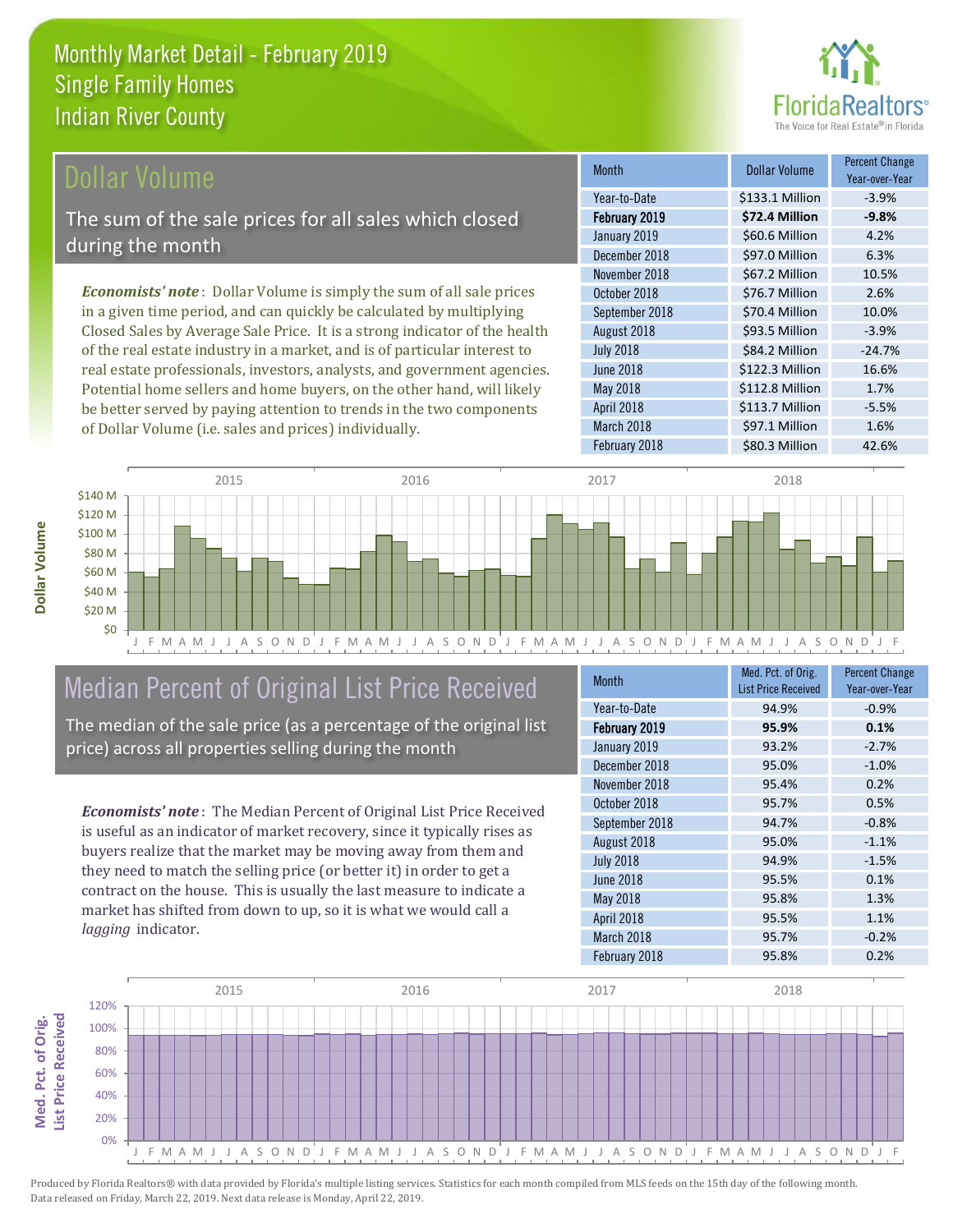

# Median Time to Contract

The median number of days between the listing date and contract date for all Closed Sales during the month

*Economists' note* : Like Time to Sale, Time to Contract is a measure of the length of the home selling process calculated for sales which closed during the month. The difference is that Time to Contract measures the number of days between the initial listing of a property and the signing of the contract which eventually led to the closing of the sale. When the gap between Median Time to Contract and Median Time to Sale grows, it is usually a sign of longer closing times and/or declining numbers of cash sales.

| Month            | Median Time to<br>Contract | <b>Percent Change</b><br>Year-over-Year |
|------------------|----------------------------|-----------------------------------------|
| Year-to-Date     | 65 Days                    | 41.3%                                   |
| February 2019    | 59 Days                    | 28.3%                                   |
| January 2019     | 80 Days                    | 77.8%                                   |
| December 2018    | 47 Days                    | 4.4%                                    |
| November 2018    | 57 Days                    | 42.5%                                   |
| October 2018     | 55 Days                    | 0.0%                                    |
| September 2018   | 52 Days                    | $-5.5%$                                 |
| August 2018      | 70 Days                    | 48.9%                                   |
| <b>July 2018</b> | 50 Days                    | 6.4%                                    |
| June 2018        | 49 Days                    | $-2.0%$                                 |
| May 2018         | 42 Days                    | $-23.6%$                                |
| April 2018       | 49 Days                    | 4.3%                                    |
| March 2018       | 45 Days                    | $-8.2%$                                 |
| February 2018    | 46 Days                    | $-17.9%$                                |



J F M A M J J A S O N D J F M A M J J A S O N D J F M A M J J A S O N D J F M A M J J A S O N D J F

### Median Time to Sale

The median number of days between the listing date and closing date for all Closed Sales during the month

*Economists' note* : Time to Sale is a measure of the length of the home selling process, calculated as the number of days between the initial listing of a property and the closing of the sale. *Median* Time to Sale is the amount of time the "middle" property selling this month was on the market. That is, 50% of homes selling this month took *less* time to sell, and 50% of homes took *more* time to sell. Median Time to Sale gives a more accurate picture than Average Time to Sale, which can be skewed upward by small numbers of properties taking an abnormally long time to sell.

| Month            | <b>Median Time to Sale</b> | <b>Percent Change</b><br>Year-over-Year |
|------------------|----------------------------|-----------------------------------------|
| Year-to-Date     | 106 Days                   | 16.5%                                   |
| February 2019    | 98 Days                    | 7.7%                                    |
| January 2019     | 130 Days                   | 46.1%                                   |
| December 2018    | 93 Days                    | $-4.1%$                                 |
| November 2018    | 92 Days                    | 3.4%                                    |
| October 2018     | 90 Days                    | $-15.1%$                                |
| September 2018   | 97 Days                    | $-9.3%$                                 |
| August 2018      | 117 Days                   | 39.3%                                   |
| <b>July 2018</b> | 92 Days                    | 1.1%                                    |
| <b>June 2018</b> | 95 Days                    | 4.4%                                    |
| May 2018         | 84 Days                    | $-20.0%$                                |
| April 2018       | 94 Days                    | 2.2%                                    |
| March 2018       | 84 Days                    | $-9.7%$                                 |
| February 2018    | 91 Days                    | $-2.2%$                                 |

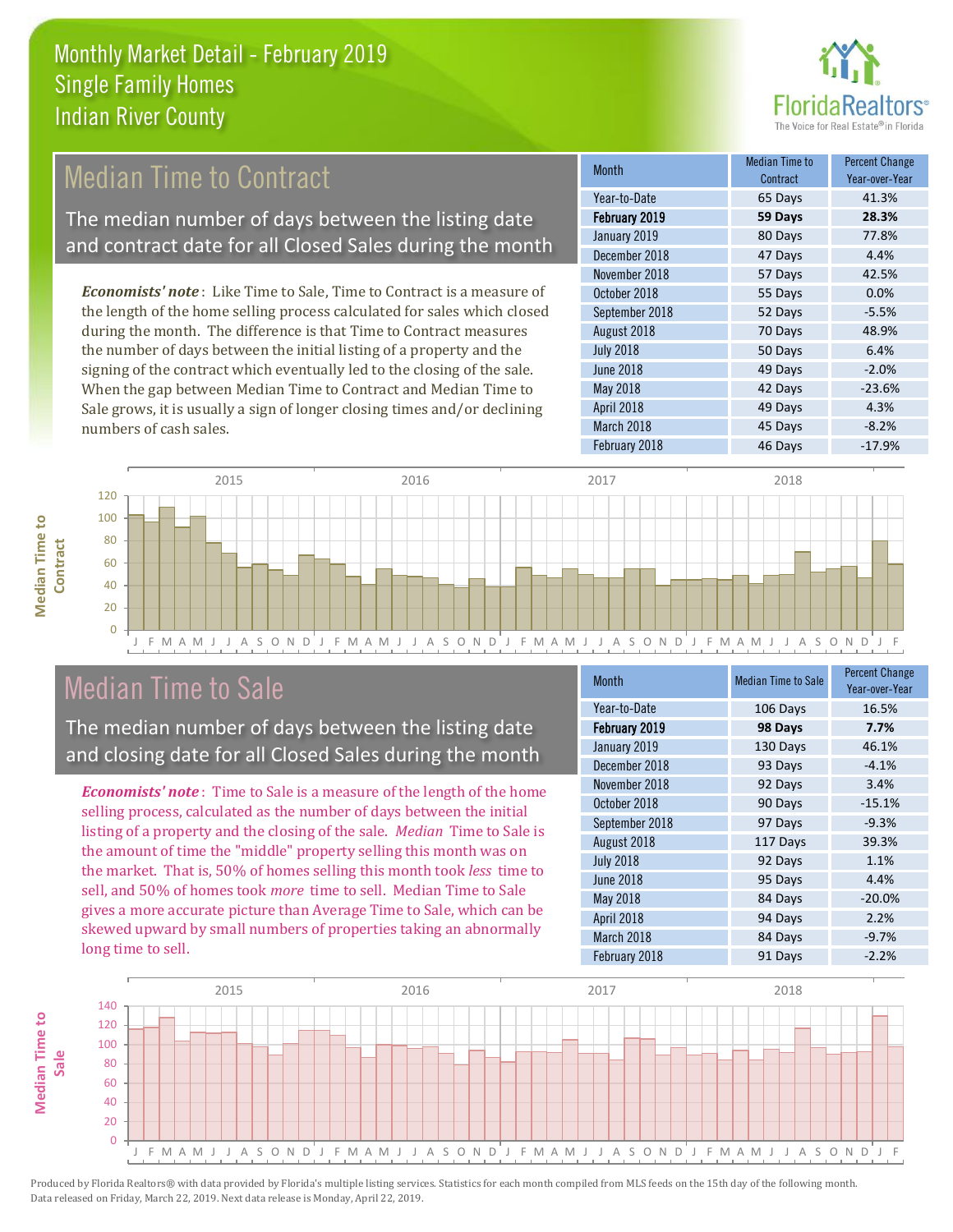

| <b>New Pending Sales</b>                                                      | <b>Month</b>     | <b>New Pending Sales</b> | <b>Percent Change</b><br>Year-over-Year |
|-------------------------------------------------------------------------------|------------------|--------------------------|-----------------------------------------|
|                                                                               | Year-to-Date     | 593                      | $-5.0\%$                                |
| The number of listed properties that went under                               | February 2019    | 300                      | $-4.2%$                                 |
| contract during the month                                                     | January 2019     | 293                      | $-5.8%$                                 |
|                                                                               | December 2018    | 156                      | $-21.2%$                                |
|                                                                               | November 2018    | 260                      | $-3.3%$                                 |
| <b>Economists' note:</b> Because of the typical length of time it takes for a | October 2018     | 272                      | $-2.5%$                                 |
| sale to close, economists consider Pending Sales to be a decent               | September 2018   | 217                      | 42.8%                                   |
| indicator of potential future Closed Sales. It is important to bear in        | August 2018      | 307                      | 12.0%                                   |
| mind, however, that not all Pending Sales will be closed successfully.        | <b>July 2018</b> | 286                      | $-1.0%$                                 |
| So, the effectiveness of Pending Sales as a future indicator of Closed        | June 2018        | 278                      | $-18.7%$                                |
| Sales is susceptible to changes in market conditions such as the              | May 2018         | 357                      | 11.2%                                   |



# New Listings

distressed properties for sale.

The number of properties put onto the market during the month

availability of financing for homebuyers and the inventory of

*Economists' note* : New Listings tend to rise in delayed response to increasing prices, so they are often seen as a lagging indicator of market health. As prices rise, potential sellers raise their estimations of value—and in the most recent cycle, rising prices have freed up many potential sellers who were previously underwater on their mortgages. Note that in our calculations, we take care to not include properties that were recently taken off the market and quickly relisted, since these are not really *new* listings.

| <b>Month</b>     | <b>New Listings</b> | <b>Percent Change</b><br>Year-over-Year |
|------------------|---------------------|-----------------------------------------|
| Year-to-Date     | 893                 | $-5.3%$                                 |
| February 2019    | 414                 | $-9.6%$                                 |
| January 2019     | 479                 | $-1.2%$                                 |
| December 2018    | 265                 | 8.2%                                    |
| November 2018    | 369                 | 8.8%                                    |
| October 2018     | 446                 | 30.4%                                   |
| September 2018   | 311                 | 75.7%                                   |
| August 2018      | 348                 | 13.4%                                   |
| <b>July 2018</b> | 333                 | 8.8%                                    |
| June 2018        | 303                 | $-18.3%$                                |
| May 2018         | 411                 | 8.2%                                    |
| April 2018       | 405                 | 21.3%                                   |
| March 2018       | 432                 | 15.8%                                   |
| February 2018    | 458                 | 3.4%                                    |

April 2018 **17.1%** 390 17.1% March 2018 **355** -3.5% February 2018 313 -9.5%



**Pending Sales**

Pending Sales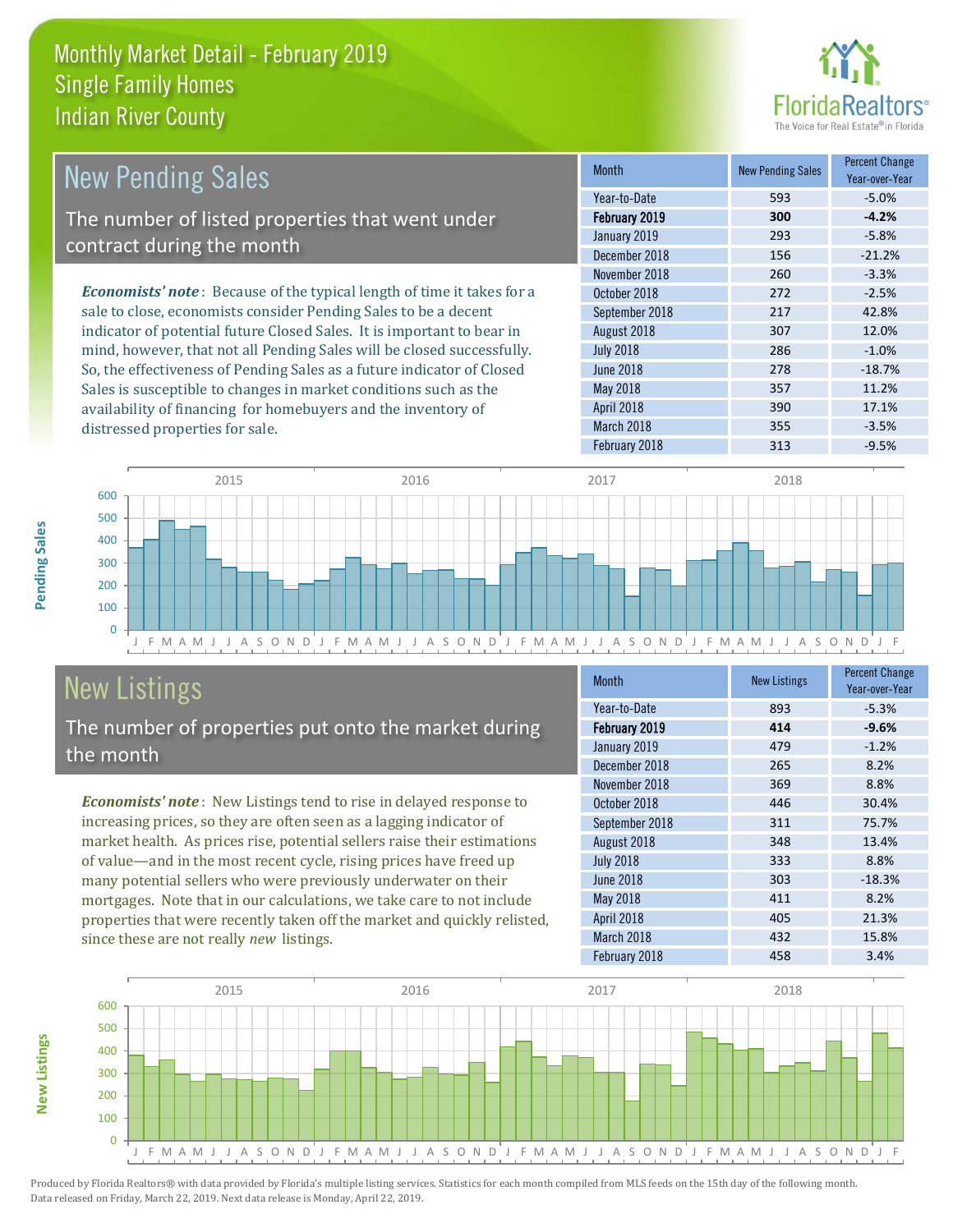

# Inventory (Active Listings)

The number of property listings active at the end of the month

*Economists' note* : There are a number of ways to define and calculate Inventory. Our method is to simply count the number of active listings on the last day of the month, and hold this number to compare with the same month the following year. Inventory rises when New Listings are outpacing the number of listings that go off-market (regardless of whether they actually sell). Likewise, it falls when New Listings aren't keeping up with the rate at which homes are going off-market.

| <b>Month</b>             | Inventory | <b>Percent Change</b><br>Year-over-Year |
|--------------------------|-----------|-----------------------------------------|
| <b>YTD (Monthly Avg)</b> | 1,708     | 18.4%                                   |
| February 2019            | 1,755     | 17.6%                                   |
| January 2019             | 1,660     | 19.2%                                   |
| December 2018            | 1,496     | 27.2%                                   |
| November 2018            | 1,484     | 22.4%                                   |
| October 2018             | 1,490     | 22.7%                                   |
| September 2018           | 1,332     | 16.0%                                   |
| August 2018              | 1,330     | 14.1%                                   |
| <b>July 2018</b>         | 1,290     | 3.4%                                    |
| June 2018                | 1,307     | 2.0%                                    |
| May 2018                 | 1,467     | 9.6%                                    |
| April 2018               | 1,415     | 9.5%                                    |
| March 2018               | 1,441     | 8.1%                                    |
| February 2018            | 1,492     | 3.3%                                    |



# Months Supply of Inventory

An estimate of the number of months it will take to deplete the current Inventory given recent sales rates

*Economists' note* : MSI is a useful indicator of market conditions. The benchmark for a balanced market (favoring neither buyer nor seller) is 5.5 months of inventory. Anything higher is traditionally a buyers' market, and anything lower is a sellers' market. There is no single accepted way of calculating MSI. A common method is to divide current Inventory by the most recent month's Closed Sales count, but this count is a usually poor predictor of future Closed Sales due to seasonal cycles. To eliminate seasonal effects, we use the 12-month average of monthly Closed Sales instead.

| <b>Month</b>             | <b>Months Supply</b> | <b>Percent Change</b><br>Year-over-Year |
|--------------------------|----------------------|-----------------------------------------|
| <b>YTD (Monthly Avg)</b> | 6.5                  | 16.1%                                   |
| February 2019            | 6.7                  | 17.5%                                   |
| January 2019             | 6.3                  | 16.7%                                   |
| December 2018            | 5.6                  | 24.4%                                   |
| November 2018            | 5.6                  | 16.7%                                   |
| October 2018             | 5.6                  | 16.7%                                   |
| September 2018           | 5.0                  | 11.1%                                   |
| August 2018              | 5.0                  | 11.1%                                   |
| <b>July 2018</b>         | 4.9                  | 2.1%                                    |
| <b>June 2018</b>         | 4.9                  | $-2.0%$                                 |
| May 2018                 | 5.6                  | 3.7%                                    |
| April 2018               | 5.4                  | 1.9%                                    |
| March 2018               | 5.5                  | $-1.8%$                                 |
| February 2018            | 5.7                  | $-8.1%$                                 |

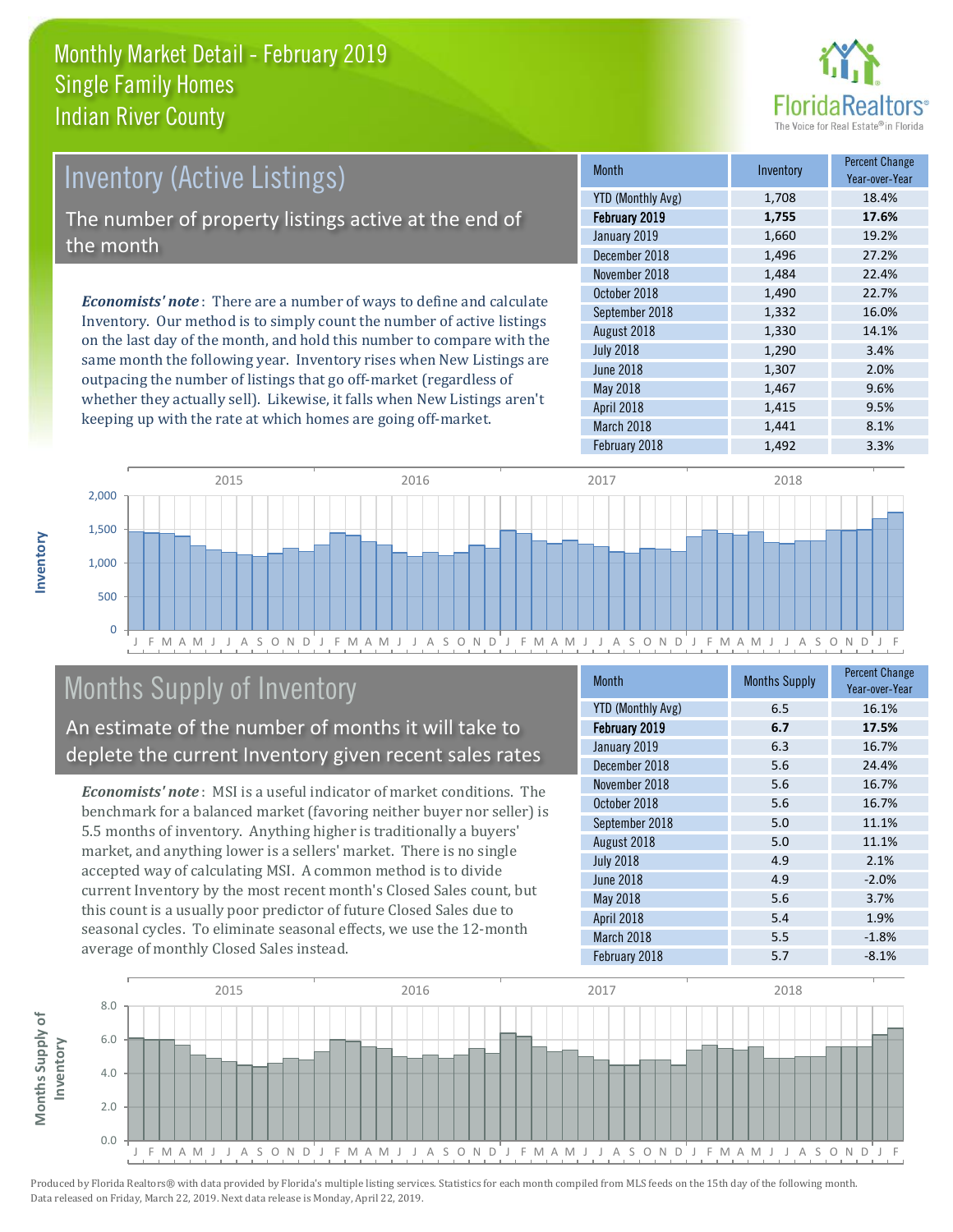

#### *Economists' note:* Closed Sales are one of the simplest—yet most important—indicators for the residential real estate market. When comparing Closed Sales across markets of different sizes, we recommend comparing the percent changes in sales rather than the number of sales. Closed Sales (and many other market metrics) are affected by seasonal cycles, so actual trends are more accurately represented by year-over-year changes (i.e. comparing a month's sales to the amount of sales in the same month in the previous year), rather than changes from one month to the next. \$1,000,000 or more 5 5 5 -54.5%  $$250,000 - $299,999$  34 -8.1% \$300,000 - \$399,999 23 4.5% \$400,000 - \$599,999 23 43.8% \$600,000 - \$999,999 13 -13.3% \$150,000 - \$199,999 34 -10.5% \$200,000 - \$249,999 46 17.9%  $$100,000 - $149,999$  24 -25.0% Sale Price Closed Sales Percent Change Year-over-Year Less than \$50,000 0 0 -100.0% \$50,000 - \$99,999 6 50.0% Closed Sales by Sale Price The number of sales transactions which closed during the month



#### Median Time to Contract by Sale Price The median number of days between the listing date and contract date for all Closed Sales during the month

*Economists' note* : Like Time to Sale, Time to Contract is a measure of the length of the home selling process calculated for sales which closed during the month. The difference is that Time to Contract measures the number of days between the initial listing of a property and the signing of the contract which eventually led to the closing of the sale. When the gap between Median Time to Contract and Median Time to Sale grows, it is usually a sign of longer closing times and/or declining numbers of cash sales.

| <b>Sale Price</b>     | <b>Median Time to</b><br>Contract | <b>Percent Change</b><br>Year-over-Year |
|-----------------------|-----------------------------------|-----------------------------------------|
| Less than \$50,000    | (No Sales)                        | N/A                                     |
| $$50,000 - $99,999$   | 33 Days                           | 230.0%                                  |
| $$100,000 - $149,999$ | 26 Days                           | $-58.1%$                                |
| $$150,000 - $199,999$ | 56 Days                           | 55.6%                                   |
| \$200,000 - \$249,999 | 54 Days                           | 17.4%                                   |
| \$250,000 - \$299,999 | 63 Days                           | 75.0%                                   |
| \$300,000 - \$399,999 | 96 Days                           | 152.6%                                  |
| \$400,000 - \$599,999 | 63 Days                           | $-24.1%$                                |
| \$600,000 - \$999,999 | 72 Days                           | $-55.6%$                                |
| \$1,000,000 or more   | 65 Days                           | $-70.7%$                                |



Produced by Florida Realtors® with data provided by Florida's multiple listing services. Statistics for each month compiled from MLS feeds on the 15th day of the following month. Data released on Friday, March 22, 2019. Next data release is Monday, April 22, 2019.

**Median Time to Contract**

**Median Time to Contract**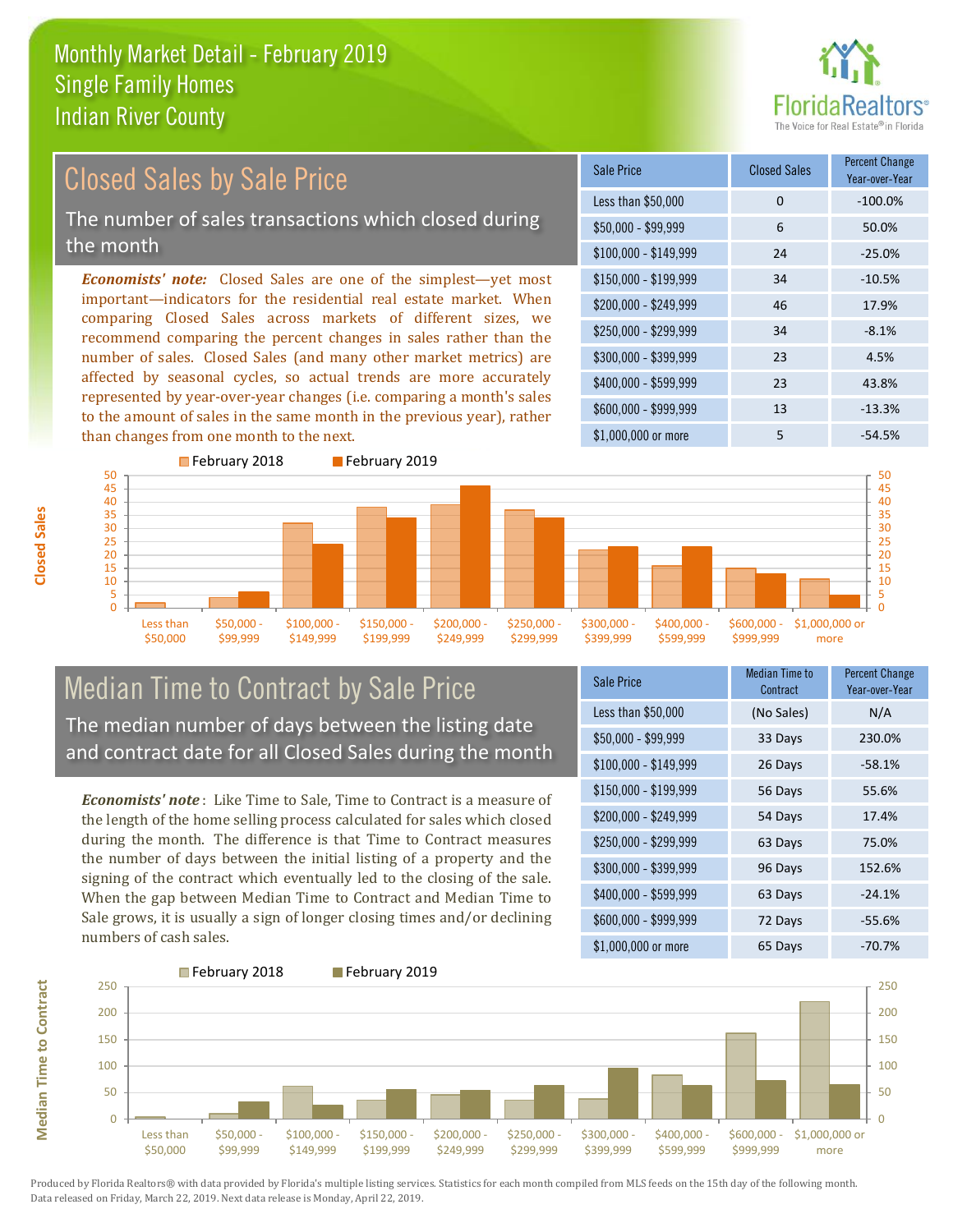

#### New Listings by Initial Listing Price The number of properties put onto the market during the month

*Economists' note:* New Listings tend to rise in delayed response to increasing prices, so they are often seen as a lagging indicator of market health. As prices rise, potential sellers raise their estimations of value—and in the most recent cycle, rising prices have freed up many potential sellers who were previously underwater on their mortgages. Note that in our calculations, we take care to not include properties that were recently taken off the market and quickly relisted, since these are not really *new* listings.

| Initial Listing Price | <b>New Listings</b> | <b>Percent Change</b><br>Year-over-Year |
|-----------------------|---------------------|-----------------------------------------|
| Less than \$50,000    | $\mathbf{1}$        | N/A                                     |
| $$50,000 - $99,999$   | 4                   | $-20.0%$                                |
| $$100,000 - $149,999$ | 20                  | $-56.5%$                                |
| $$150,000 - $199,999$ | 53                  | $-31.2%$                                |
| \$200,000 - \$249,999 | 76                  | 7.0%                                    |
| \$250,000 - \$299,999 | 68                  | $-1.4%$                                 |
| \$300,000 - \$399,999 | 76                  | 10.1%                                   |
| \$400,000 - \$599,999 | 57                  | 18.8%                                   |
| \$600,000 - \$999,999 | 29                  | $-19.4%$                                |
| $$1,000,000$ or more  | 30                  | $-18.9%$                                |



**New Listings**

**Inventory**



#### Inventory by Current Listing Price The number of property listings active at the end of the month

*Economists' note* : There are a number of ways to define and calculate Inventory. Our method is to simply count the number of active listings on the last day of the month, and hold this number to compare with the same month the following year. Inventory rises when New Listings are outpacing the number of listings that go off-market (regardless of whether they actually sell). Likewise, it falls when New Listings aren't keeping up with the rate at which homes are going off-market.

| <b>Current Listing Price</b> | Inventory     | <b>Percent Change</b><br>Year-over-Year |
|------------------------------|---------------|-----------------------------------------|
| Less than \$50,000           | $\mathcal{P}$ | N/A                                     |
| $$50,000 - $99,999$          | 5             | $-61.5%$                                |
| $$100,000 - $149,999$        | 58            | $-15.9%$                                |
| $$150,000 - $199,999$        | 186           | 44.2%                                   |
| \$200,000 - \$249,999        | 263           | 37.0%                                   |
| \$250,000 - \$299,999        | 201           | 6.9%                                    |
| \$300,000 - \$399,999        | 289           | 43.1%                                   |
| \$400,000 - \$599,999        | 284           | 22.9%                                   |
| \$600,000 - \$999,999        | 203           | $-3.3%$                                 |
| \$1,000,000 or more          | 264           | 2.3%                                    |